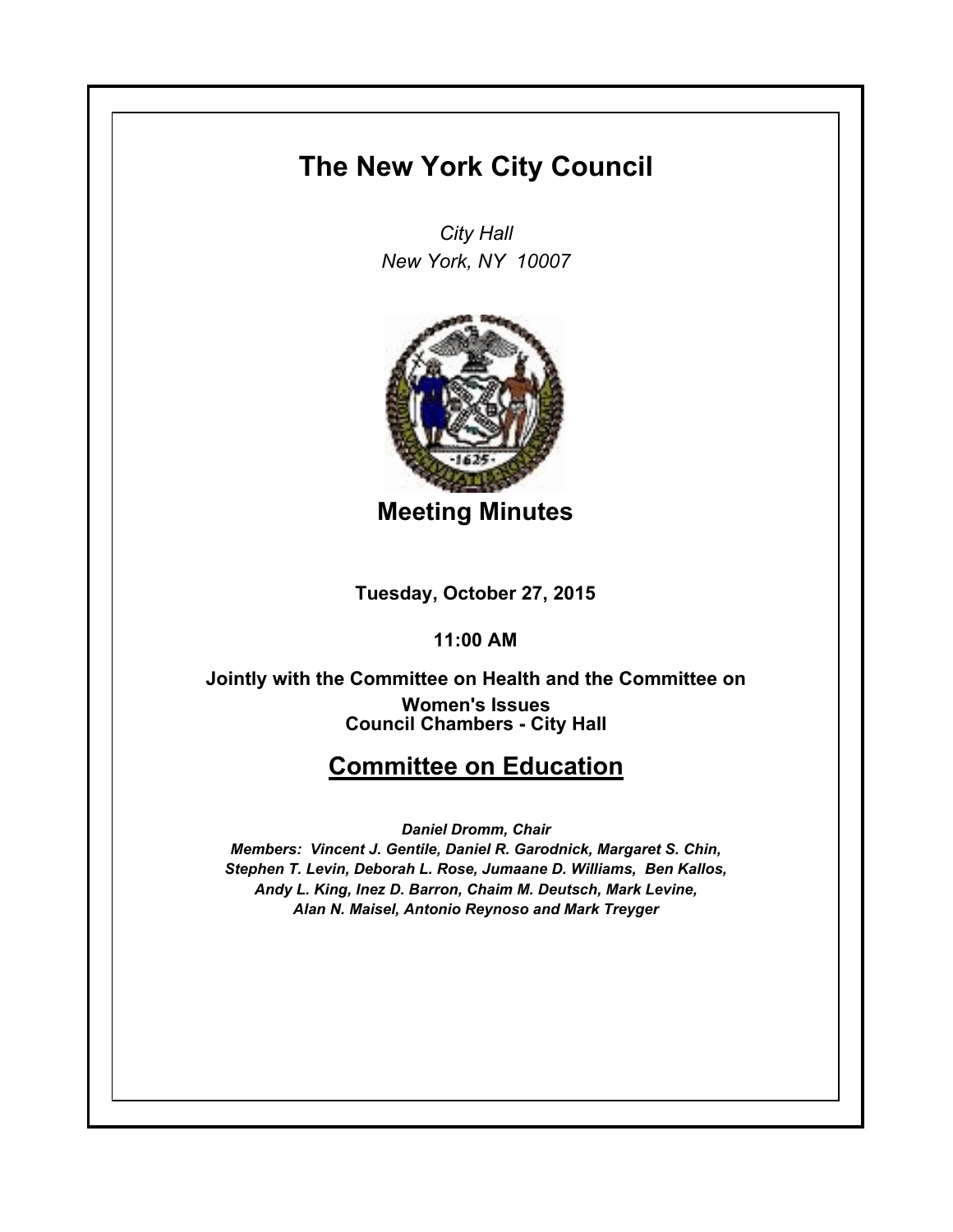| Roll Call     |                                                                                                                                                                                                  |
|---------------|--------------------------------------------------------------------------------------------------------------------------------------------------------------------------------------------------|
|               | Present: Dromm, Garodnick, Chin, Levin, Rose, Williams, King, Barron, Deutsch, Levine,<br>Maisel, Treyger and Kallos                                                                             |
|               | Absent: Gentile and Reynoso                                                                                                                                                                      |
|               | Other Council Members Attending: Cumbo, Johnson, Arroyo, Gibson, Koo, Eugene,<br>Mendez, Mealy and Cornegy                                                                                       |
| T2015-3658    | <b>Oversight - Sex Education in NYC Schools</b>                                                                                                                                                  |
|               | <b>Attachments:</b> Committee Report, Hearing Testimony, Hearing Transcript                                                                                                                      |
|               | This Oversight was Hearing Held by Committee                                                                                                                                                     |
|               | <b>Attachments:</b> Committee Report, Hearing Testimony, Hearing Transcript                                                                                                                      |
|               | This Oversight was Filed, by Committee                                                                                                                                                           |
| Int 0771-2015 | A Local Law to amend the administrative code of the city of New<br>York, in relation to requiring the department of education to report<br>on student health services.                           |
|               | Attachments: Summary of Int. No. 771, April 28, 2015 - Stated Meeting Agenda with<br>Links to Files, Committee Report 10/27/15, Hearing Testimony 10/27/15,<br>Hearing Transcript 10/27/15       |
|               | This Introduction was Hearing Held by Committee                                                                                                                                                  |
|               | Attachments: Summary of Int. No. 771, April 28, 2015 - Stated Meeting Agenda with<br>Links to Files, Committee Report 10/27/15, Hearing Testimony 10/27/15,<br>Hearing Transcript 10/27/15       |
|               | This Introduction was Laid Over by Committee                                                                                                                                                     |
| Int 0952-2015 | A Local Law to amend the administrative code of the city of New<br>York, in relation to requiring the department of education to report<br>information regarding comprehensive health education. |
|               | Attachments: Summary of Int. No. 952, October 15, 2015 - Stated Meeting Agenda with<br>Links to Files, Committee Report 10/27/15, Hearing Testimony 10/27/15,<br>Hearing Transcript 10/27/15     |
|               | This Introduction was Hearing Held by Committee                                                                                                                                                  |
|               | Attachments: Summary of Int. No. 952, October 15, 2015 - Stated Meeting Agenda with<br>Links to Files, Committee Report 10/27/15, Hearing Testimony 10/27/15,<br>Hearing Transcript 10/27/15     |
|               | This Introduction was Laid Over by Committee                                                                                                                                                     |